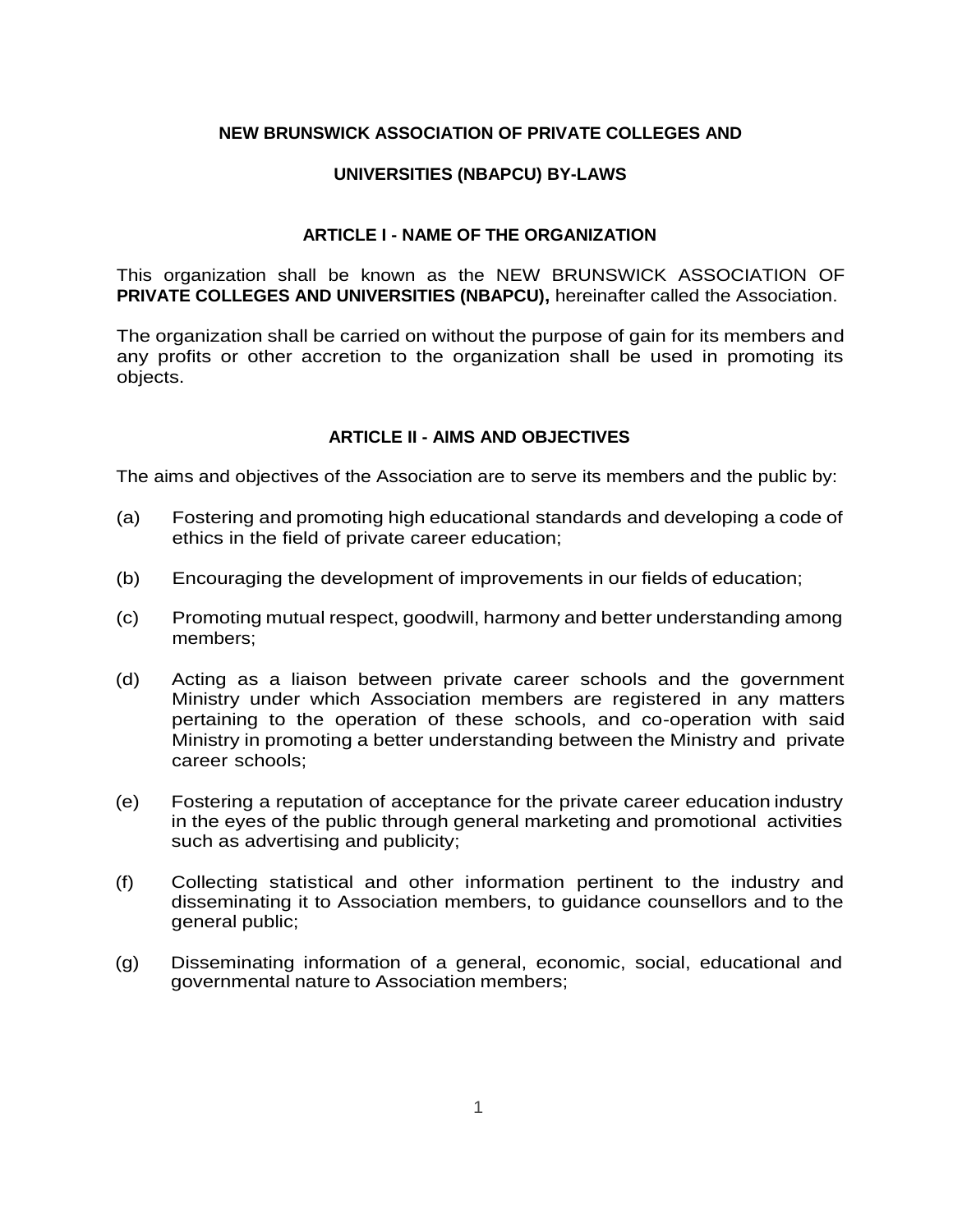- (h) Securing and presenting the view of Association members to other organizations, governmental agencies, legislatures and the general public;
- (i) Promoting the best interest and general welfare of the students of private career schools.

### **ARTICLE III - MEMBERSHIP**

Membership in the Association is open to anyone interested in supporting the aims and objectives of the Association. Membership is subject to the approval of the Executive Committee of the Association.

Upon application, each new member of the New Brunswick Association of Private Colleges and Universities shall receive a copy of the Association By-Laws and Code of Ethics.

Membership in the Association shall be classified as follows:

Active Member and Allied Member

Section 1: Active Member

- (a) Active Membership shall be open to any private educational organization which is duly registered under the New Brunswick *Private Occupational Training Act, registered under* equivalent legislation in another jurisdiction or operating a private university in the Province of New Brunswick.
- (b) The representative of an Active Member in good standing is eligible to hold office as an Officer of the Association.

Section 2: Allied Member

- (a) Allied membership shall be open to any person or company interested in private training education and/or is allied by the nature of their business or Profession to the private education industry, and is interested in supporting the Association in its endeavours.
	- (b) An Allied Member is not entitled to hold office as an Officer of the Association.
	- (c) An Allied Member may be invited to participate on any committee established by the Executive Committee.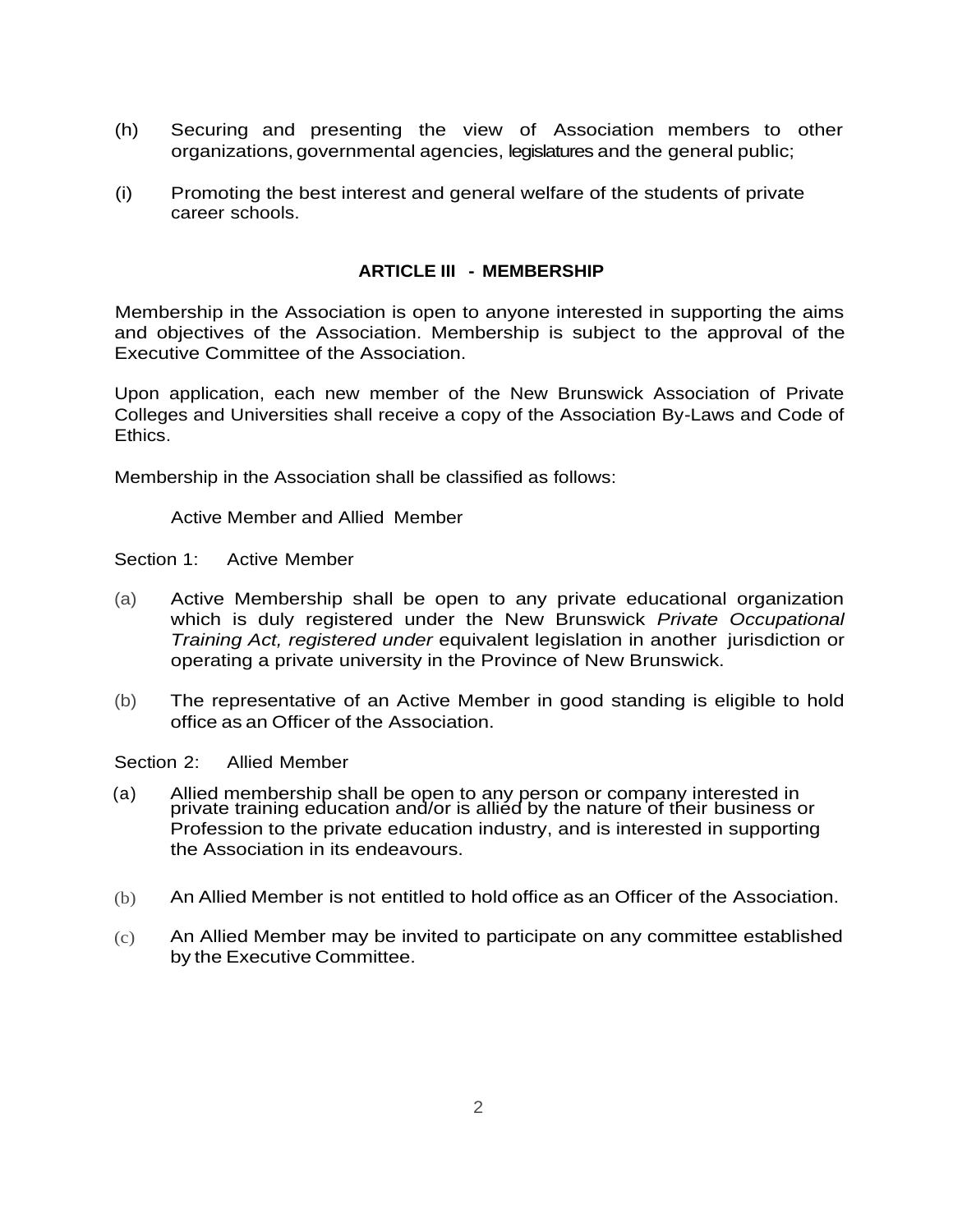### **ARTICLE IV- RESPONSIBILITIES** OF **MEMBERS**

Section 1: Responsibilities

To remain as a Member in good standing in the Association, a Member must:

- (a) Abide by all the By-laws and Regulations of the Association and the Code of Ethics established by the Association that are in force at the time of admission of such member to the Association, and all revisions or amendments to such By-laws and Regulations and Code of Ethics.
- (b) Conduct business affairs in accordance with the By-laws and Regulations and Code of Ethics.
- (c) Provide at all times quality educational programs for students.
- (d) Answer promptly any complaint or inquiry presented by the Executive Committee.
- (e) Attend general meetings and vote on any issue presented to the Association by the Executive Committee.
- (f) Support special projects of the Association.
- (g) Serve, whenever possible, on a committee of the Association if requested by the Executive Committee.
- (h) Pay annual dues within sixty (60) days of the start of the fiscal year, or special assessments within thirty days of notice.
- (i) Display prominently within the organization's administrative offices the Certificate of Membership in the Association.

Section 2: Suspension of a Member

Should a member fail to comply with any of the requirements set out in the By-laws, this shall result in the suspension or termination of membership.

# **ARTICLE V** - **APPLICATION FOR MEMBERSHIP**

Section 1: Application

(a) An application for membership shall be submitted to the Association on the officially approved application form, together with such supporting documents as may be required by the Executive Committee, and the required membership fee.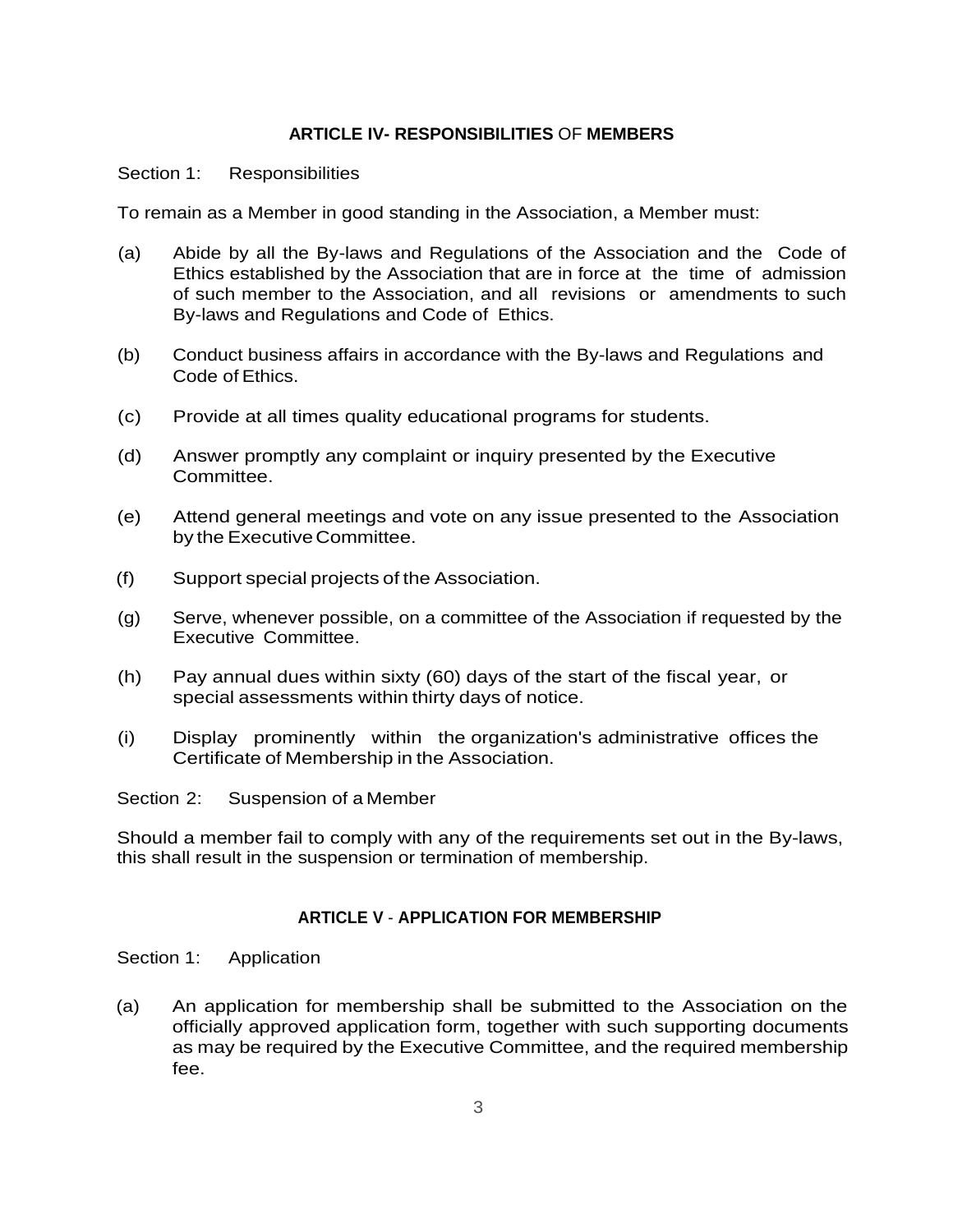(b) At the time of submitting an application for membership, the applicant shall designate the official representative of the organization.

Section 2: Acceptance

- (a) All applications for membership are subject to majority approval of the Executive Committee.
- (b) Any formal, written objection to an application for membership by a member will be reviewed by the Executive Committee. Any necessary action with respect to the objection will be taken by the Executive Committee, and a vote then taken by the Executive Committee with respect to acceptance or rejection of the applicant. If warranted, the objection may be presented to the entire membership for consideration.
- (c) Written notification of acceptance or rejection of an application for membership will be issued by the Executive Committee to the applicant and members within ninety (90) days of receipt of the formal application.

Section 3: Change of Ownership of a Member-Organization

- (a) Should there be a change in ownership of a member-organization, the Executive Committee shall have the power to continue the membership on a temporary basis (three-month period) and without prejudice to subsequent action by the Association.
- (b) Upon receipt of notification of a change in ownership, the Executive Committee shall immediately request the new owner(s) to submit a formal application for membership in accordance with the procedures set down in these By-laws. The category of membership granted in each case will be decided on its merits.

Section 4: Resignation

Should a member wish to resign from the Association, the member shall give notice of this intention in writing for the Association's acknowledgement and acceptance of the resignation.

Section 5: Cessation of Operations

Should a member cease operations for any reason, membership in the Association shall be terminated forthwith.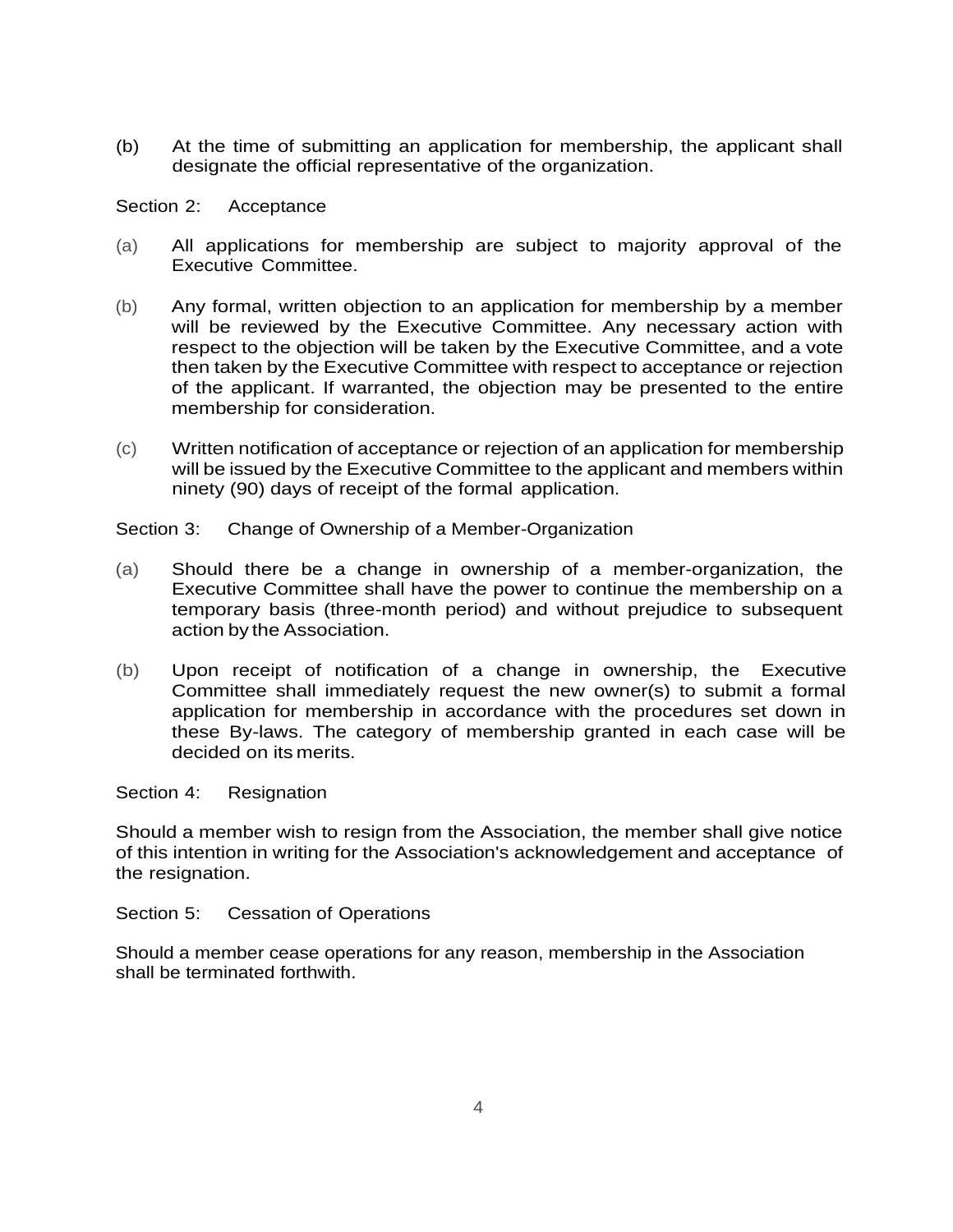# **ARTICLE VI - FISCAL POLICY**

Section 1: Fiscal Year

The fiscal year of the Association shall be from January 1st to December 31st of each year.

# Section 2: Signing Officers

The signing officers for the Association shall be any two of the President, Vice President, Secretary-Treasurer and the staff member or contractor designated for such purposes. All instruments must be approved by two members of the Executive Committee prior to signing. Such approval may be given in writing or by e-mail or fax prior to signing.

Section 3: Funds

- (a) All funds received by the Association shall be used to defray expenses incurred by the Association in conducting its business affairs.
- (b) Any Officer or Member, with the approval of the Executive Committee, may be reimbursed for any reasonable expense incurred for or on behalf of the Association in connection with the performance of duties or assignment.

### Section 4: Financial Statements

Yearly financial statements for the Association shall be prepared by a chartered accountant. The members may, but shall not be required to, appoint an auditor at the Annual General Meeting. The foregoing shall not preclude the Executive Committee, where they consider it advisable, from appointing auditors or retaining a chartered accountant or other professional person to examine the financial affairs of theAssociation.

# **ARTICLE VII - FEES, DUES AND ASSESSMENT**

The membership year of the Association shall be from January 1st to December 31st of each year.

Section 1: Membership Fee

{a) The membership fee shall accompany the application for membership in the Association and shall be payable by cheque or money order.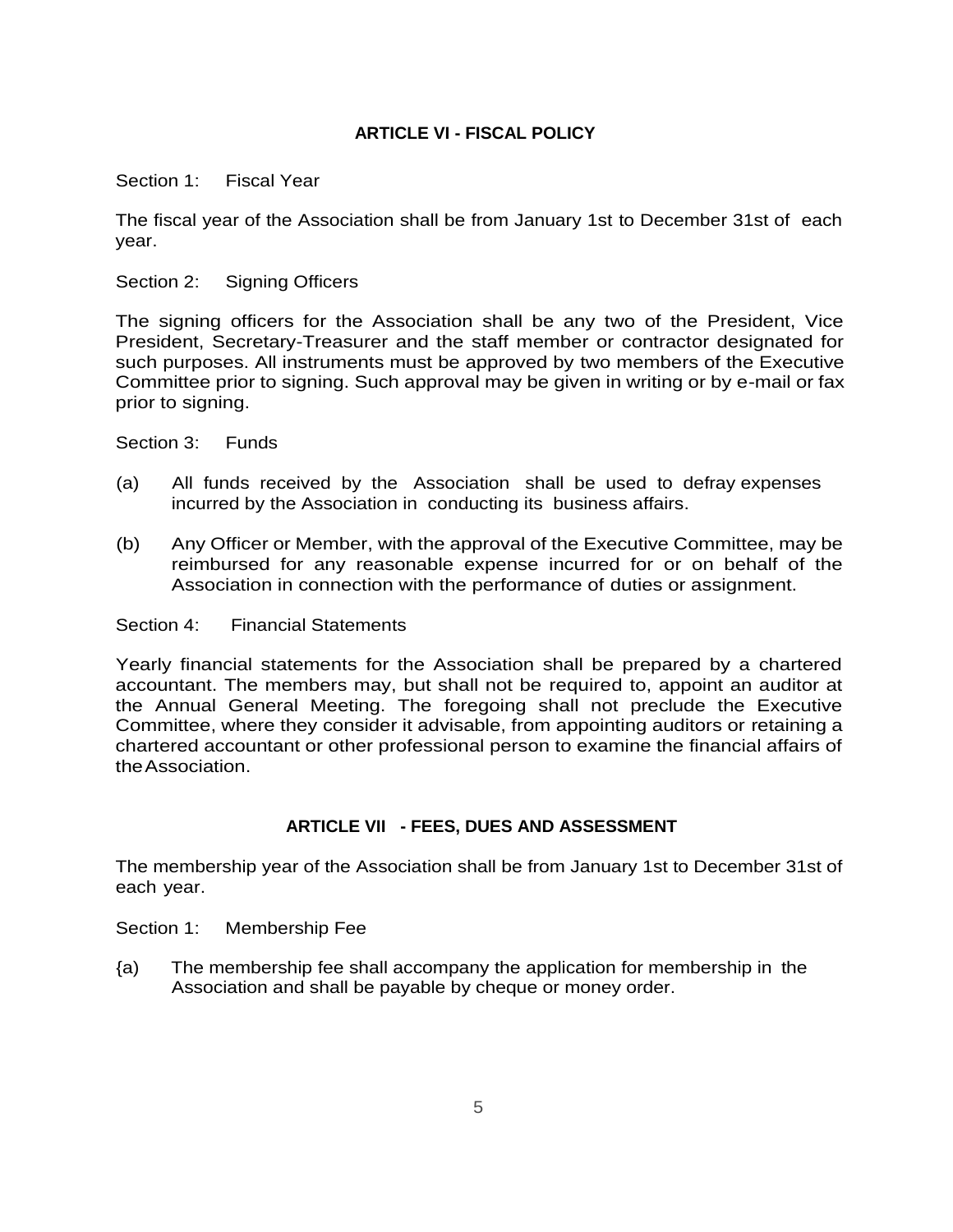- (b) The membership fee shall be as follows:
	- (i) Active Members

The membership fee for an Active Member will follow the schedule established for Annual Dues for Active Members.

(ii) Allied Members

The membership fee for an Allied Member will be the same as the Annual Dues for an Active Member.

Section 2: Annual Dues

- (a) The annual dues for Active Members shall be due at the beginning of the fiscal year. The dues are payable by cheque or money order within 60days of the start of the fiscal year.
- (b) Any member who has not paid the annual dues within the sixty (60) day period will be considered in default and suspension of membership may result.
- (c) In extraordinary cases and under special circumstances, the Executive Committee has the authority to waive or reduce the annual dues of a member.
- (d) The annual dues shall be as follows:
	- (i) Active Members

The annual dues for an Active Member shall be established each year by the Executive Committee, and shall be approved by the membership at the Annual General Meeting. The schedule of Fees and Dues will be forwarded to each member following the Annual General Meeting.

(ii) Allied Members

The Annual dues for an Allied Member shall be established each year by the Executive Committee, and shall be approved by the Membership at the Annual General Meeting.

Section 3: Special Assessments

Should the need arise, it may be necessary to levy a special assessment. Such assessment shall be payable by Active members.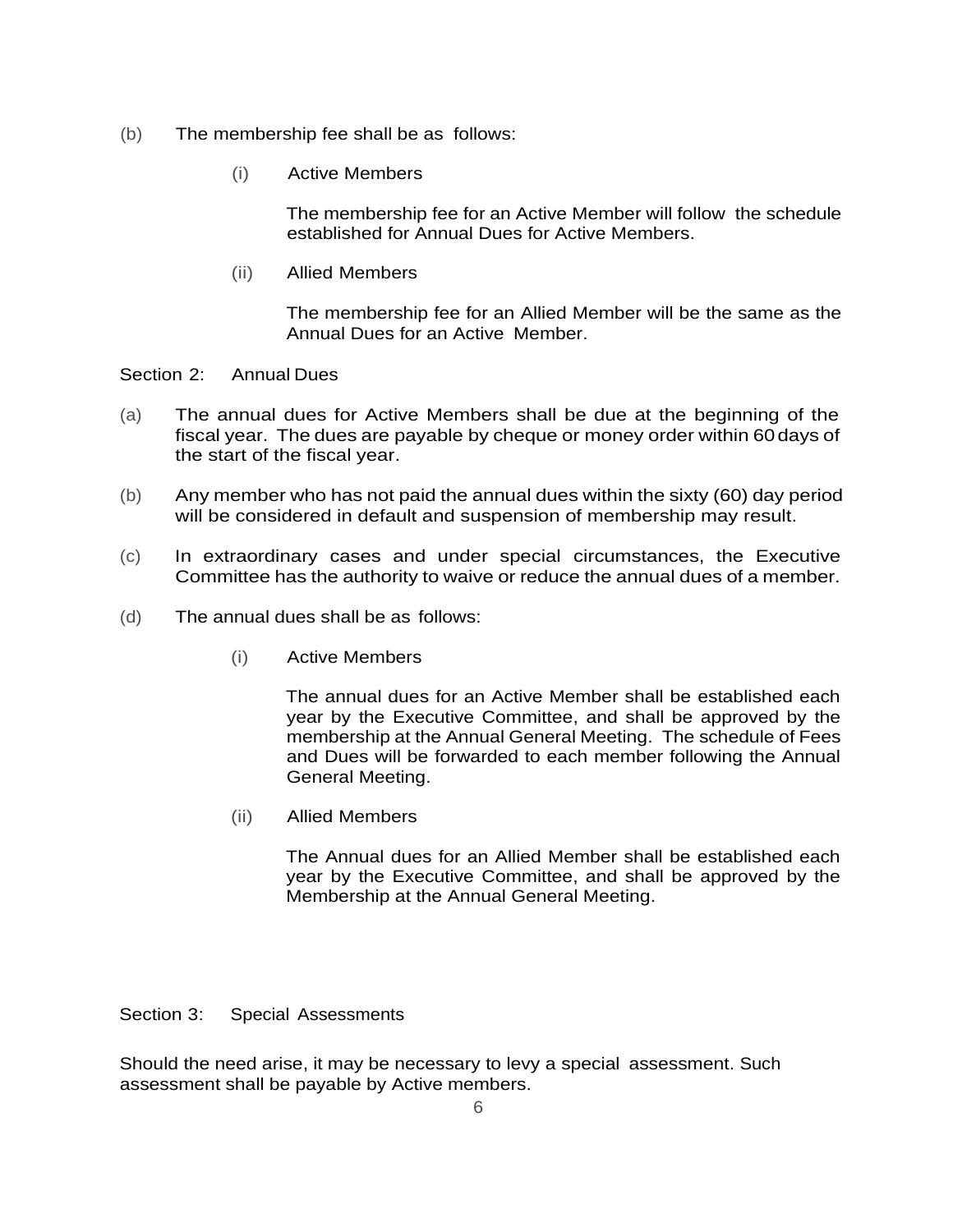# **ARTICLE VIII** - **MEETINGS**

#### Section 1. Annual General Meeting

- (a) An Annual General Meeting of the Association shall be held within one hundred and twenty (120) days of the end of the fiscal year, on a date and at a place determined by the Executive Committee.
- (b) The purpose of the Annual General Meeting shall be the presentation and recording of annual reports, the election of the Officers of the Executive Committee and the transaction of all other business as shall be appropriate to comebeforeanAnnualGeneralMeeting.
- (c) Written notice of such meeting shall be provided to each member of the Association, no later than twenty (20) days prior to the date of the meeting. Such notice shall be sent to the last recorded address of each member.

#### Section 2: Other Association Meetings

- (a) At least one other meetings of the membership of the Association shall be held in addition to the annual general meeting at the call of the President or upon written request of not less than ten (10) members of the association.
- (b) Written notice of the meetings will be forwarded to the last recorded address of each member of the Association. Such notice shall specify the purpose, date and place of such meeting.
- (c) All meetings including the annual general meeting may be held by way of teleconference, video conference, in person, or by e-mail vote or by such other means asdetermined by the Executive Committee.

Section 3: Quorum

(a) Thirty (30) percent of the voting members of the Association must be represented at an in person meeting to constitute a quorum or in the case of meetings not held in person, votes representing thirty (30) percent of the voting members of the Association shall be a quorum for voting purposes. In the event of a lesser attendance or participation at meetings, recommendations on issues for decision may be developed for distribution to the membership, and the meeting shall be adjourned to a later date.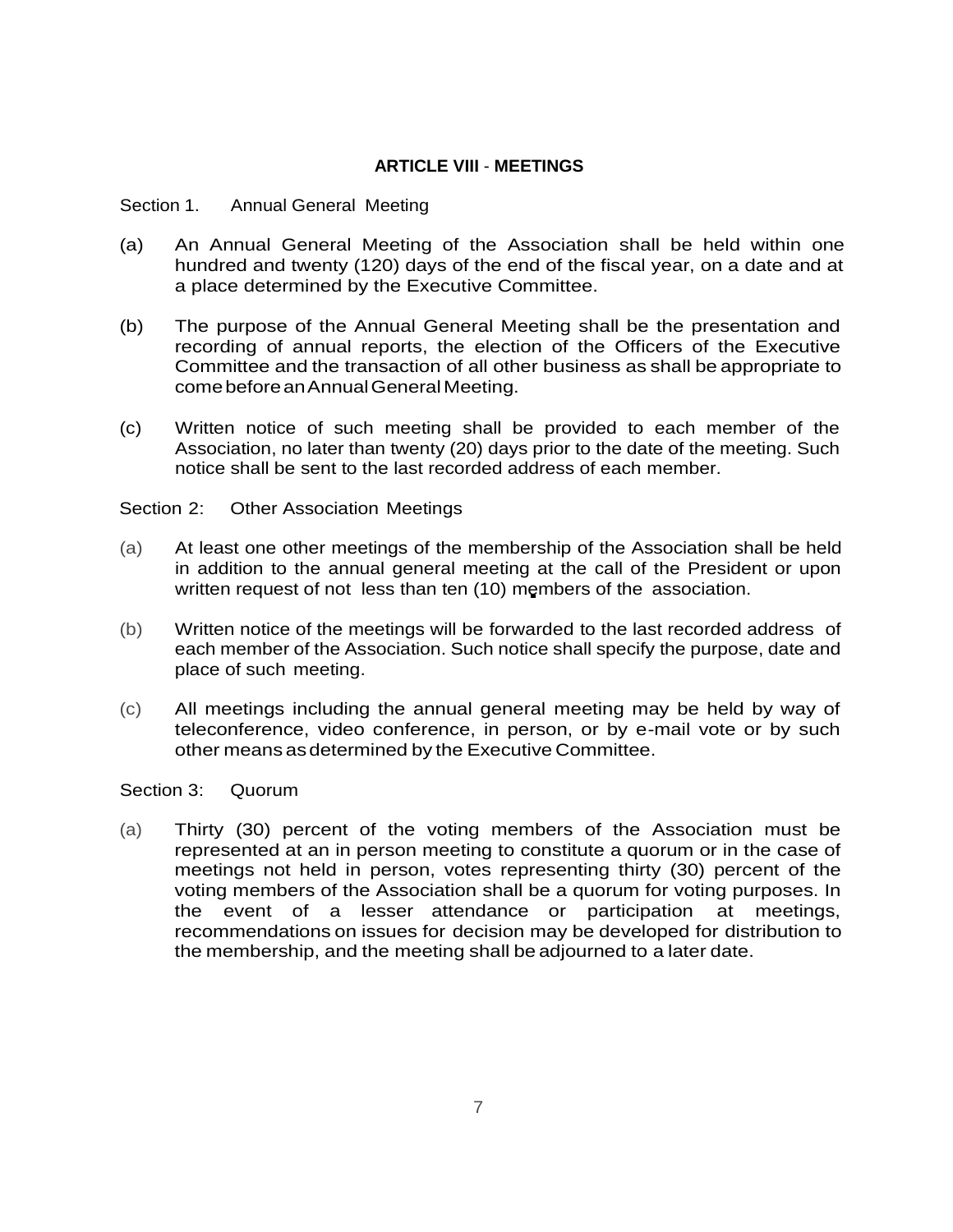- (b) Written notice of the date and place of such deferred meeting as referred to in paragraph (a), along with such recommendations as are referred to in paragraph (a) shall be forwarded to each member of the Association no later than twenty (20) days prior to the deferred meeting, and shall be sent to the lastrecorded address of each member.
- (c) Should a quorum, as hereinbefore set out, not be present at the deferred meeting, then those in attendance shall constitute a quorum for voting purposes.

Section 4: Representation and Voting Privileges at Meetings

The following voting criteria are the official rules of the Association.

- (a) Dues are payable January 1 and must be paid within sixty (60) days of that date, therefore, in order to vote at the Annual General Meeting, all dues must be paid for the ensuing year.
- (b) Each Active Member in good standing shall have the right to cast only one vote on any issue.

Section 5: Voting by Proxy or Other Means

- (a) Under certain special circumstances and at the discretion of the Executive Committee, voting by proxy may be permitted.
- (b) A vote may be taken by mail, telephone, facsimile, electronic mail or other appropriate means, at the discretion of the Executive Committee, on decisions of major importance or on matters of urgency.

#### **ARTICLE IX - EXECUTIVE COMMITTEE**

Section 1: The Executive Committee

- (a) The governing body of the Association shall be the Executive Committee. The administration, management and business affairs of the Association shall be vested in the Executive Committee.
- (b) The Executive Committee of the Association shall consist of the President, Vice-President, Vice-President, Secretary-Treasurer and Immediate Past President. Executive Committee members must be representatives of institutions holding active membership and in good standing.
- (c) The term of the Executive Committee shall be for one year. Election to an additional consecutive term is permissible.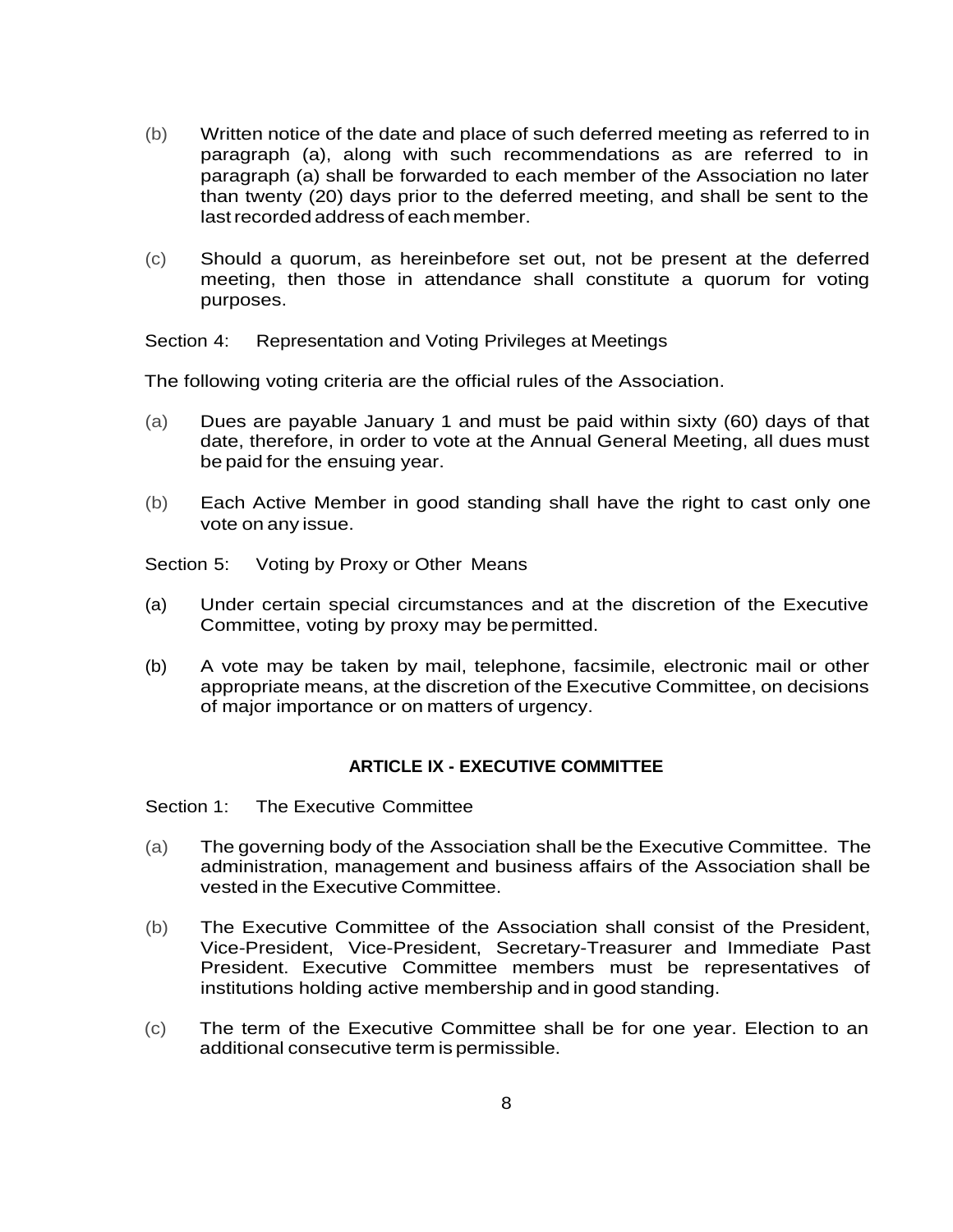- (d) Any member of the Executive Committee may be removed for any reason by a unanimous vote of the other three members of the Executive Committee.
- (e) The unexcused absence of a member of the Executive Committee from 50% of the scheduled Executive Committee meetings in a one year period will result in that member not being eligible to stand for re-election in the next year.

Section 2: Meetings and Authority of the Executive Committee

- (a) Meetings of the Executive Committee shall be held at least four times a year and at such time andplace as may be decided by the Executive Committee. At least fourteen days' notice of such meetings shall be given to each Executive Committee member. Such notice shall include the time, place, and agenda for the meeting. This requirement may be waived by unanimous consent of all the ExecutiveCommittee.
- (b) At a meeting of the Executive Committee, a quorum shall consist of seventyfive percent (75%) of the total number of voting members of the Executive Committee. In the event of a meeting not attaining a quorum, it is open to the Executive Committee to adopt the minutes and resolutions of that meeting at the next regular meeting of the Executive Committee.
- (c) A majority vote of the Executive Committee members present at any properly convened meeting shall be necessary and sufficient to adopt any proposal as the act of the Executive Committee. The vote shall be taken in writing if such procedure is requested by any member of the Executive Committee. In lieu of a meeting, signed written resolutions or electronic mail approvals of resolutions by all Members of the Executive Committee shall have the same force and effect asif they were adopted at a regular meeting of the Executive Committee.
- (d) At the discretion of the Executive Committee, meetings of the Executive Committee shall be held in person, by telephone conference or via on-line or other electronicmeans.
- (e) The Executive Committee shall meet as needed and is empowered to formulate policy or recommendations for presentation to the Association, and to make decisions and take action with respect to issues predetermined by the Executive Committee, or with respect to emergency or other issues which arise between meetings of the Association.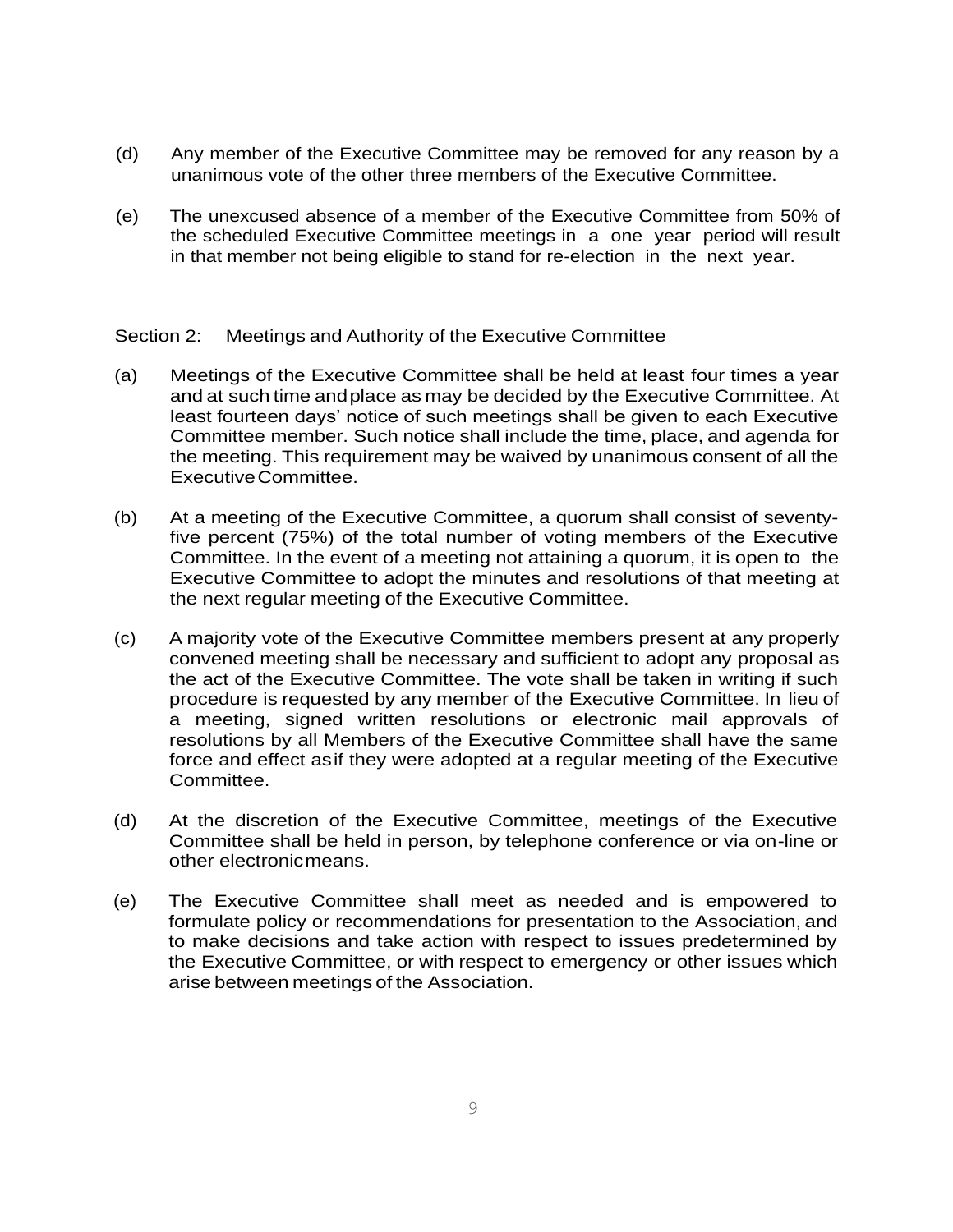(f) The Executive Committee may engage staff or contractors to carry out activities of the Association. Such staff or contractors shall be accountable to the Executive Committee.

# **ARTICLE X** - **OFFICERS**

Section 1: Officers of the Association

The Officers of the Association shall be the President, The Past President, the two Vice-Presidents, and the Secretary-Treasurer.

Section 2: Term of Office

- (a) Officers shall be elected for a one year term.
- (b) NewOfficers, as required, shall be elected at the Annual General Meeting.
- (c) Should the President's position become vacant, the Vice-President shall automatically assume the President's position and shall then proceed to fill the vacancy until the next Annual General Meeting.
- (d) Should either of the Vice-President or Secretary-Treasurer positions become vacant, an interim replacement shall be elected by the membership to serve until thenext Annual General Meeting.
- Section 3: Duties of the President

The President Shall:

- (a) Have general supervision of the affairs of the Association.
- (b) Be a signing officer of the Association.
- (c) Call meetings of the Association, and shall preside at all such meetings unless otherwise designated.
- (d) Be responsible for the preparation of the Agenda for all meetings.
- (e) Be responsible for the preparation of periodic reports of the activities of the Association for the membership.
- (f) Present a resume of the year's activities for the Association to the Annual General Meeting.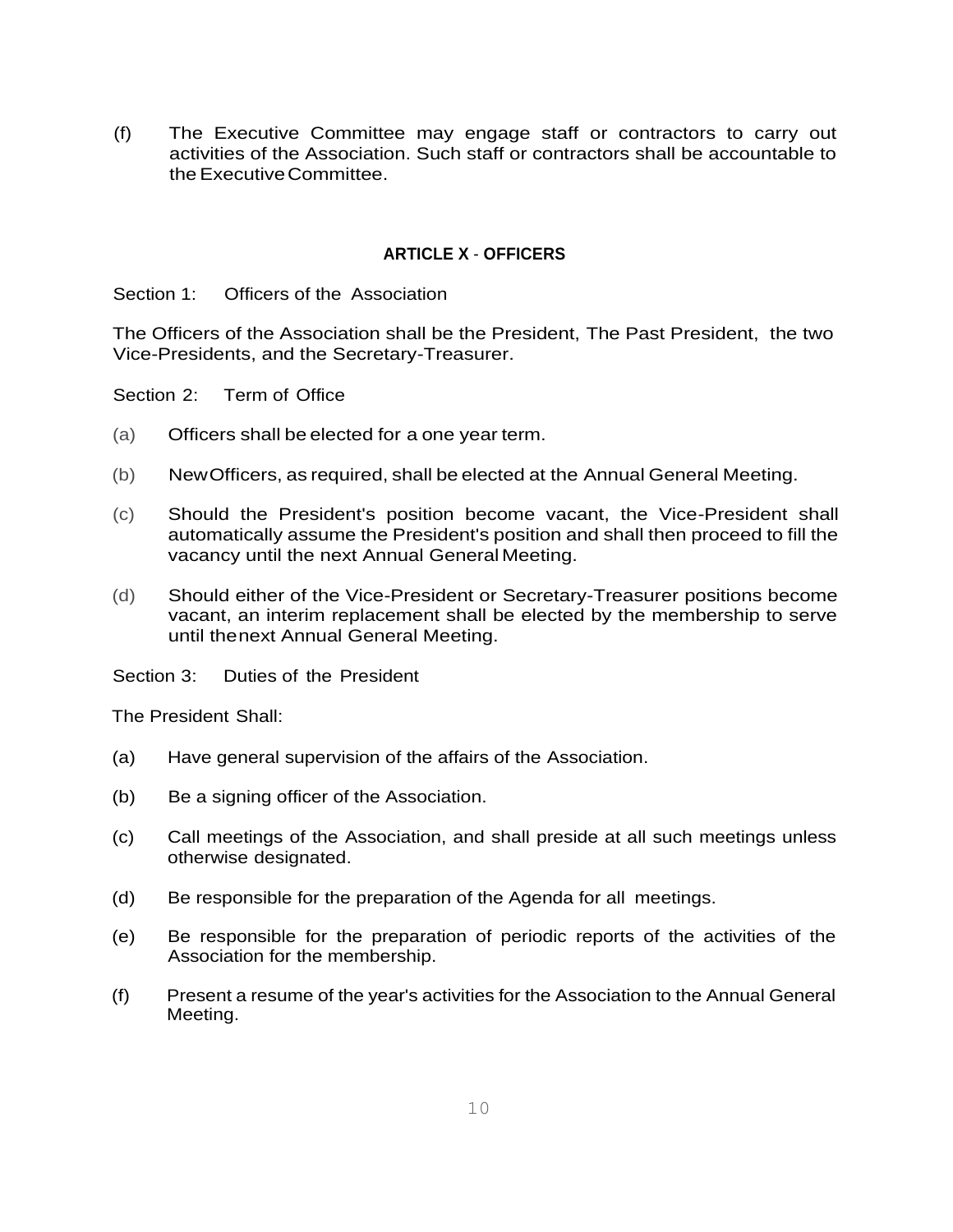- (g) Sign all certificates of membership, contracts and/ or such other documents and instruments relating to the business affairs of the Association, as may require the President's signature.
- (h) Shall be an ex officio member of all Committees of the Association.

Section 4: Duties of the Vice-President

The Vice-President Shall:

- (a) Exercise the duties of the President in the absence of the President.
- (b) Perform such duties and functions asmay be assigned by the President.

Section 5: Duties of the Secretary-Treasurer

The Secretary-Treasurer Shall:

- (a) Be responsible for the preparation and distribution of such correspondence as may be required by the Association.
- (b) Be responsible for the recording of the Minutes of the meetings of the Association.
- (c) Be responsible for the preparation of the official Minutes for each meeting of the Association and for distribution of a copy to each member of the Association.
- (d) Be responsible for the distribution of notices of the Annual General Meeting or any special meeting to all members of the Association.
- (e) Counter-sign all certificates of membership, contracts, and/or such other documents and instruments relating to the business affairs of the Association as may require the signature of the Secretary.
- (f) Ensure secure custody of and be responsible for all funds and securities of the Association, and ensure deposit of the same in the name of the Association in such bank(s) or other financial institution(s) as may be designated by the Association.
- (g) Be a signing Officer of the Association.
- (h) Be responsible for the maintenance of full and accurate accounts of all receipts and disbursements of the funds of the Association.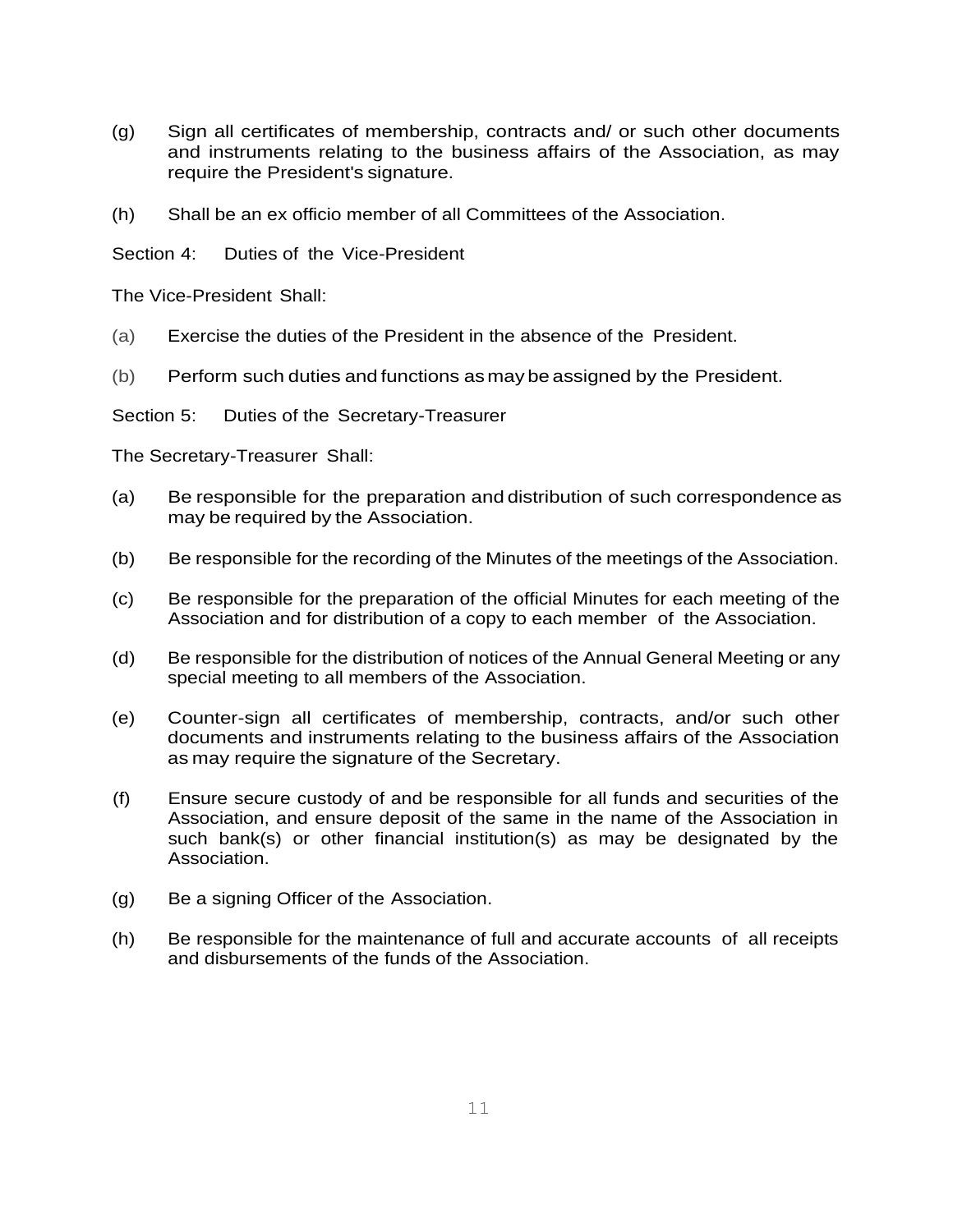- (i) Be responsible for the preparation of a financial report for each meeting and a full financial report for the year for the Annual General Meeting of the Association.
- (j) Be responsible for the distribution to each member of the statement of Annual Fees and Dues.
- (k) Be responsible for the distribution of reminder notices to all members who have not paid the annual fee within sixty (60) days.
- (I) Be responsible for the presentation of the financial statements at the Annual General Meeting of the Association and for the presentation of the books for auditing at the end of the fiscal year if requested by the membership of the Association as provided for herein.
- (m) Perform such other duties as may be incidental to the office business affairs of the Association.
- (n) Be responsible to ensure that certificates of membership, lists of members, and procedures for new applications to the Association are processed and developed in an orderly and prompt fashion.

# ARTICLE XI - EXECUTIVE DIRECTOR

The Executive Director is responsible for the overall coordination of activities of the Association.

The Executive Director will report to the Executive of the Association through the President. Staff or contractors engaged to carry out administrative work for the Association will report to the Executive Director. Reporting relationships with respect to other staff or contractors who may be engaged by the Association will be confirmed on a case by case basis, in consultation with the President.

The Executive Director will perform the duties outlined below as well as any others assigned by the President or Executive Committee.

The Executive Director shall:

(a) Coordinate all activities of the New Brunswick Association of Private Colleges and Universities.

- (b) Liaise, on behalf of the Association, with Government and other stakeholders.
- (c) Expand the services of the Association to better meet the needs of private Occupational training institutions.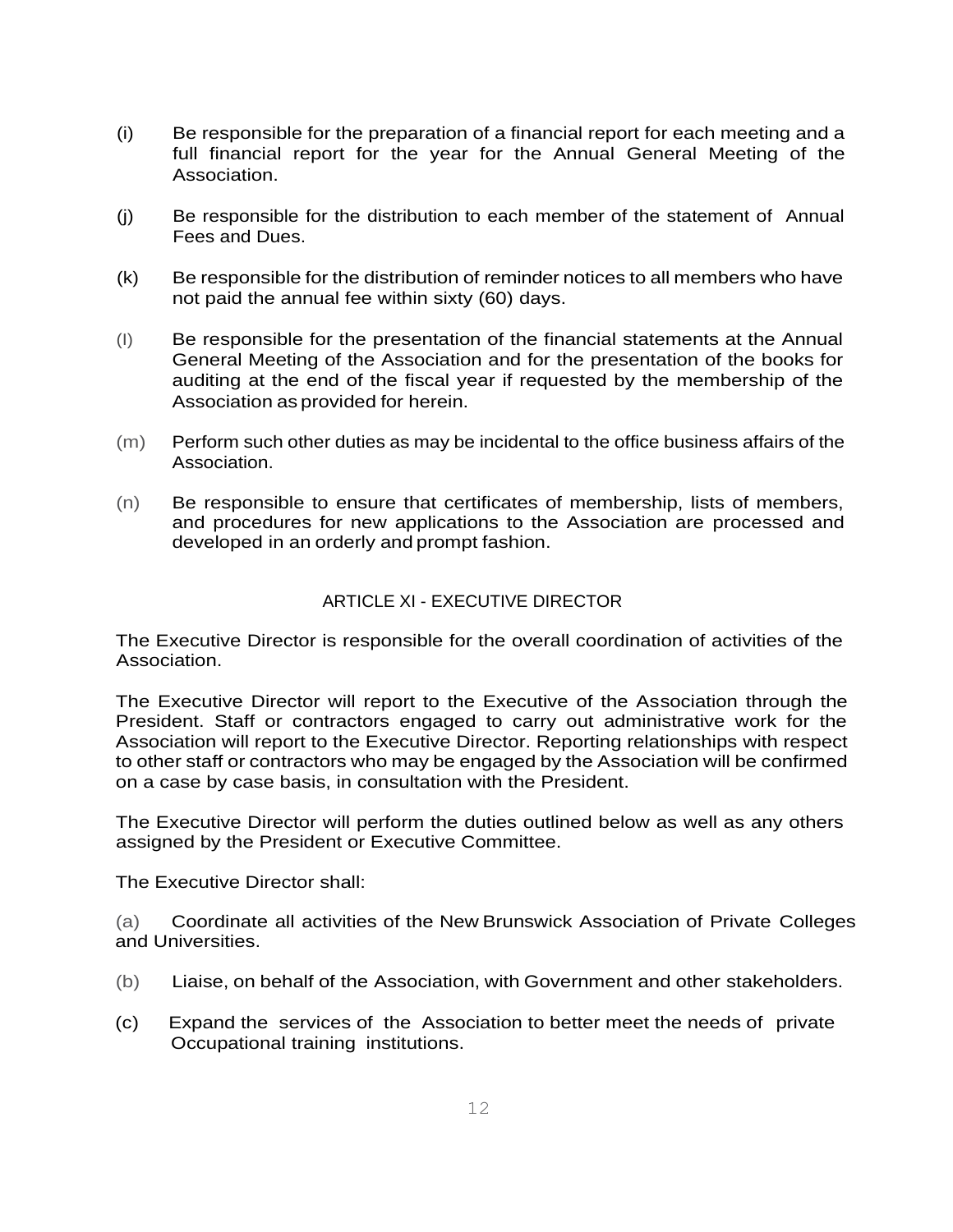- (d) Manage the Association budget.
- (e) Develop, implement and monitor the Quality Assurance Program, Instructor Development Program and other initiatives of the Association.
- (f) Explore the need for the Association to pursue private legislation, make recommendations on the same and oversee the process of developing such private legislation if mandated by the Association.

## **ARTICLE XII - NOMINATIONS AND ELECTIONS**

Section 1: Nominating Committee

- (a) At least three months prior to an Annual General Meeting, the President shall, with the approval of the Executive Committee, appoint from the Active Membership the Chairperson of the Nominating Committee.
- (b) The Chairperson of the Nominating Committee shall, with the approval of the Active Membership, appoint two persons to serve as members of the Nominating Committee.
- (c) The Nominating Committee, after obtaining the consent of the nominees to fill offices, shall prepare and present to the Executive Committee, prior to the Annual General Meeting, a slate of Officers and Directors to be selected at the Annual General Meeting. The outgoing President shall automatically become Immediate Past-President.
- (d) At least four weeks prior to the Annual General Meeting, the Chairperson of the Nominating Committee shall mail a copy of the slate to every Active Member of the Association.
- (e) An Active Member of the Association in good standing may send to the Nominating Committee, in writing, no later than three weeks prior to the Annual General Meeting, the name of a candidate, provided such candidate is in good standing, meets the requirements set out hereinbefore, has agreed andthe nomination hasbeen seconded.
- (f) Additional nominations are permitted at the Annual General Meeting.

Section 2: Elections of Officers

(a) It shall be the duty of the Chairperson of the Nominating Committee to conduct the election of the Officers at the Annual General Meeting.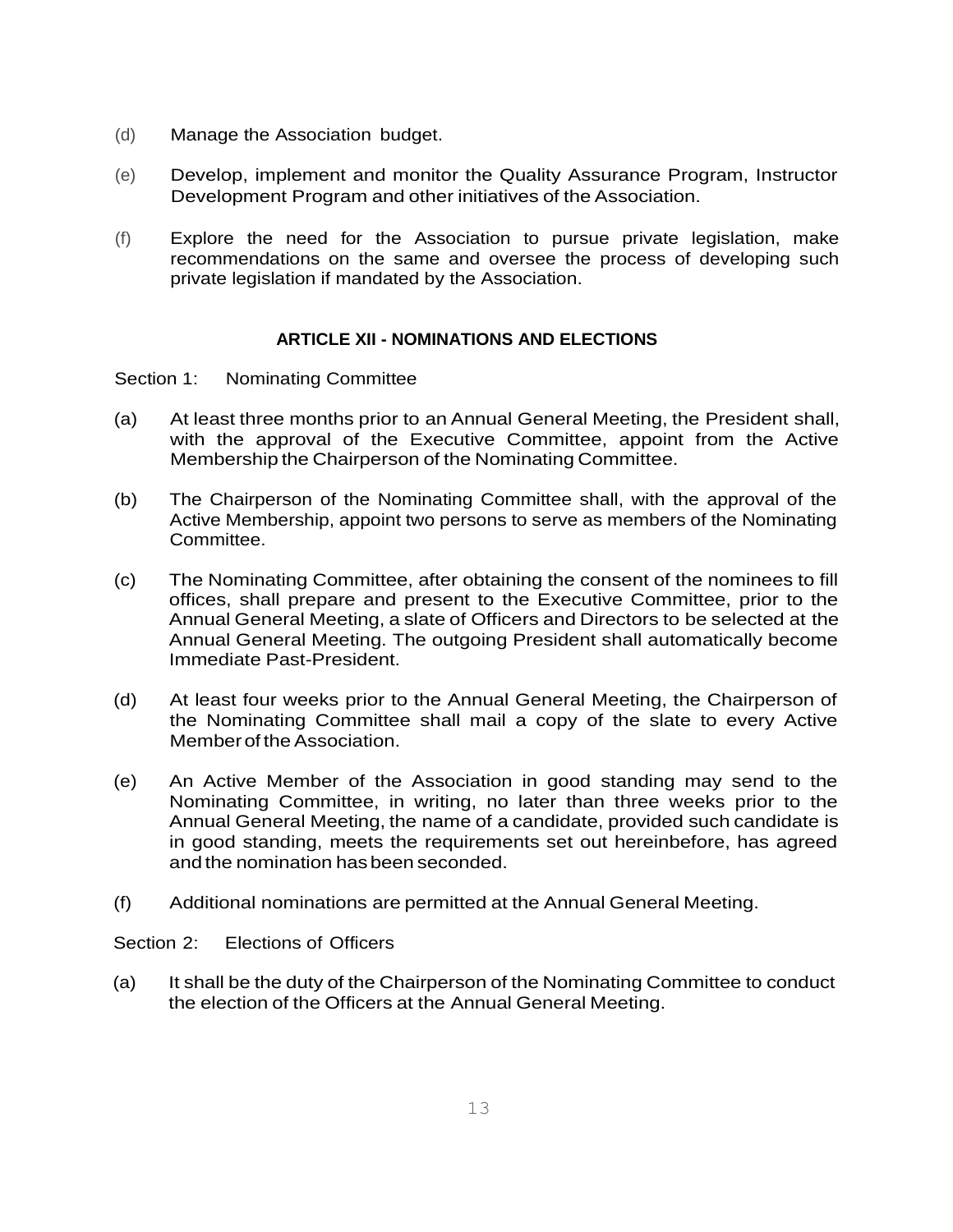- (b) The Chairperson of the Annual General Meeting shall appoint two members of the Association who are not candidates for election to act as scrutineers.
- (c) Each Active Member in good standing, or the member's duly appointed representative, shall have the right to cast one vote in an election. The member or designated representative must be present in person to cast a vote.
- (d) If more than one person is nominated for an office, there will be as many ballots cast as required to obtain a majority vote for a nominee to theoffice.
- (e) Where there are more than the required number of persons nominated as Officers, there will be as many ballots cast as is necessary to eliminate the nominees with the least votes in order to obtain the required number of Officers. The election shall be by secret ballot on the prescribed ballot form.
- (f) Additional nominations are permitted at the Annual General Meeting.

# **ARTICLE XIII** - **RULES OF ORDER AT MEETINGS**

(a) Unless otherwise provided either by these By-laws or by rules and regulations established pursuant hereto, all meetings of the Association and Committees shall be conducted by generally accepted Canadian Parliamentary procedure -Roberts Rules of Order (Revised).

#### **ARTICLE XIV - INDEMNIFICATION**

Every Officer of the Association and every other person who has in good faith undertaken, or is about to undertake, any liability on behalf of the Association, his heirs, executors, administrators or other legal personal representatives, shall from time to time be indemnified and saved harmless by the Association from and against:

- (a) Any liability and all costs, charges and expenses that the person sustains or incurs in respect of anything done or permitted by the person in respect of the execution of the duties of the person's office.
- (b) All other costs, charges and expenses that the person sustains or incurs in respect of the affairs of the Association.

# **ARTICLE XV - AMENDMENT TO THE BY-LAWS**